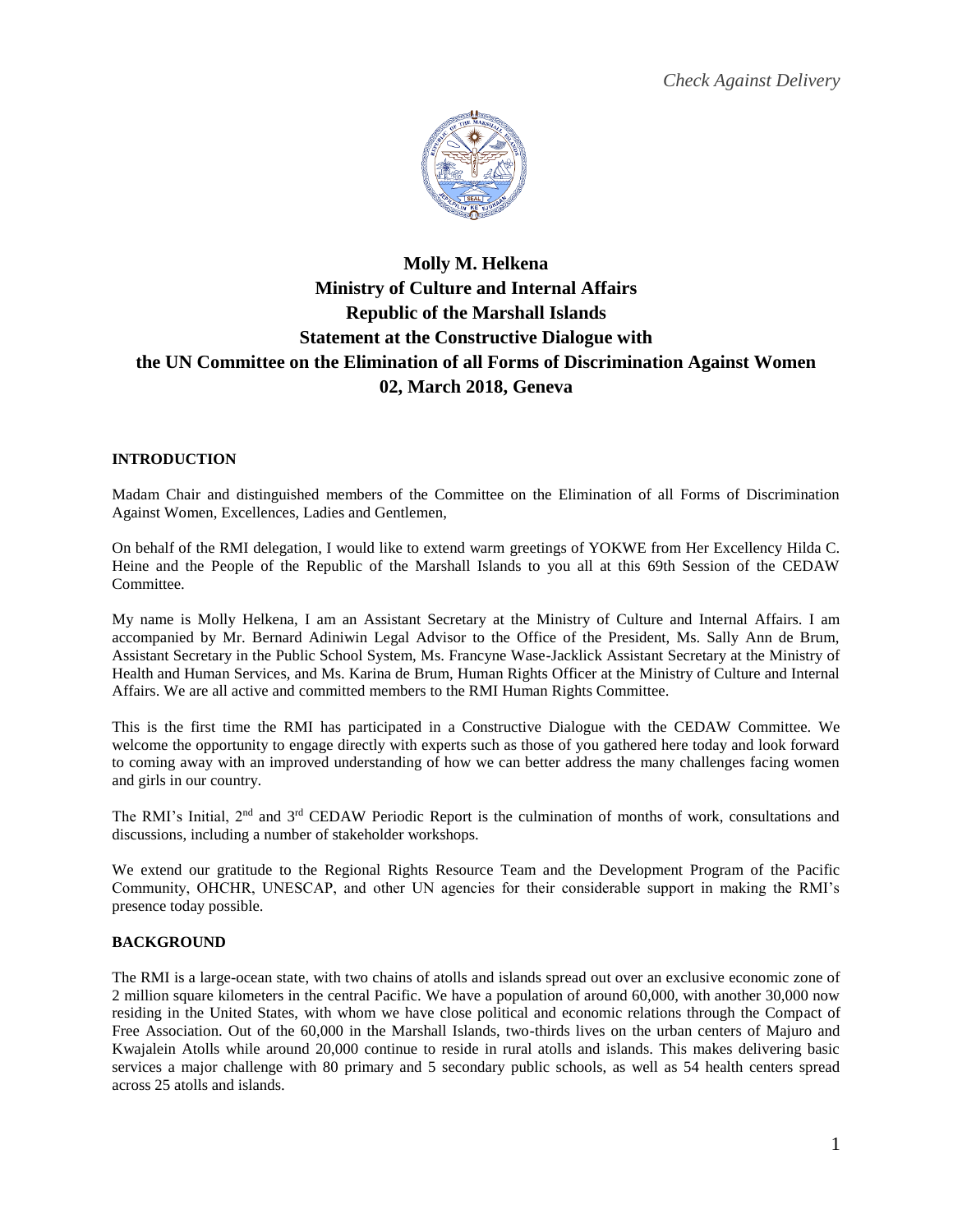The RMI became independent in 1979. Prior to this, following World War II, our islands were administered by the United States under a United Nations-mandated Trust Territory of the Pacific Islands. During that period, the U.S. conducted its Nuclear Weapons Testing Program, detonating 67 atomic and thermonuclear weapons in our islands between 1946 and 1958. The total explosive yield was the equivalent to 1.6 Hiroshima-size nuclear detonations every day for 12 years. It exposed thousands of our people to high levels of radiation, particularly those living on Bikini, Enewetak, Rongelap and Utrok Atolls. In 2012, a UN Special Rapporteur acknowledged to the Human Rights Council that the nuclear test program resulted in both immediate and continuing effects on the human rights of the Marshallese, including fatalities, acute and long-term health complications, and the indefinite displacement of many of our people.

Yesterday, March 1<sup>st</sup>, marked Nuclear Victims Remembrance Day. This is the only public holiday designated by our Parliament that does not entail celebrations and festivities. Instead, it is a solemn occasion to remember the tremendous sacrifice made by the victims of the Nuclear Weapons Testing Program. Mrs. Lemeyo Abon, who was one of the last surviving victims, passed away two weeks ago, a few days short of the 64th anniversary. She is remembered for her courage in speaking out about the injustices suffered by the Marshallese people for many years. In 2012, Mrs. Abon addressed the Human Rights Council here in Geneva, sharing some of the harrowing details of the hardship and pain she had personally experienced. Tragically, the devastating effects of the U.S. Nuclear Weapons Testing Program continue to linger today, and many issues remain unresolved, including the outstanding settlement of awards under the Nuclear Claims Tribunal.

Marshall Islands is a matrilineal society and traditionally women are decision-makers and landowners. Women are recognized for their significant contribution to the peaceful development and well-being of families, communities and society as a whole. Fundamental values include caring for each other, respect, and partnership. However, as in many Pacific Island countries, these traditional beliefs and women's customary rights coexist with dissonant globalized gender stereotypes, gender roles and gender inequalities. Stereotypes include the belief that the place of a woman is in the home while men should occupy the public space and be the breadwinner. Positions of leadership and decision-making are regarded as male roles. Women mostly care for children and make decisions regarding their health care. Men typically have higher incomes than women or are the sole source of income for the household with women making decisions regarding household spending.

# **CHALLENGES AND CONSTRAINTS**

As a small island developing state, RMI has an economy that is fragile and heavily dependent on foreign aid, in particular funding under the Compact of Free Association with the U.S. since 1986. Annual grant assistance under the Compact is channeled primarily towards education, health, and infrastructure. These grants are set to expire in 2023, thereafter to be replaced by proceeds from the Trust Fund of the People of the Republic of the Marshall Islands.

RMI's economic base is limited mainly to commercial fisheries and other marine resource activities, followed by the export of copra and other coconut-based products. Private sector growth is constrained by the country's small size, isolation, and the dispersal of islands over a vast ocean area. Aside from direct Compact funding, the economy relies on the U.S. Army Garrison at Kwajalein Atoll. These challenges are exacerbated by capacity and resource constraints. Unrestricted migration into the United States has resulted in a high turnover rate of both Government officials and private citizens seeking better employment opportunities in the U.S.

Climate change severely affects the fundamental human rights of the Marshallese people. It threatens their very existence on low-lying atolls as well as the customary right to statehood and self-determination, as argued in our 2009 UPR Report to the Human Rights Council. Climate change also appears to particularly affect women, children and persons with disabilities because of their greater vulnerability to climate change-related phenomena such as vector- or water-borne diseases, malnutrition, and the psychological and physical impacts of natural disasters. For example, the drought of 2015-16 resulted in a loss of 4.9 million US dollars from the economy, adversely affecting approximately 21,000 Marshallese. Difficulties accessing safe drinking and bathing water during the drought were especially felt by women and girls.

This link between climate change and human rights, including the protection of livelihoods in the Pacific, is increasingly acknowledged by the international community, and we thank your Committee for some of the work it has done in this regard. As you are aware, the UN Special Rapporteur on human rights and the environment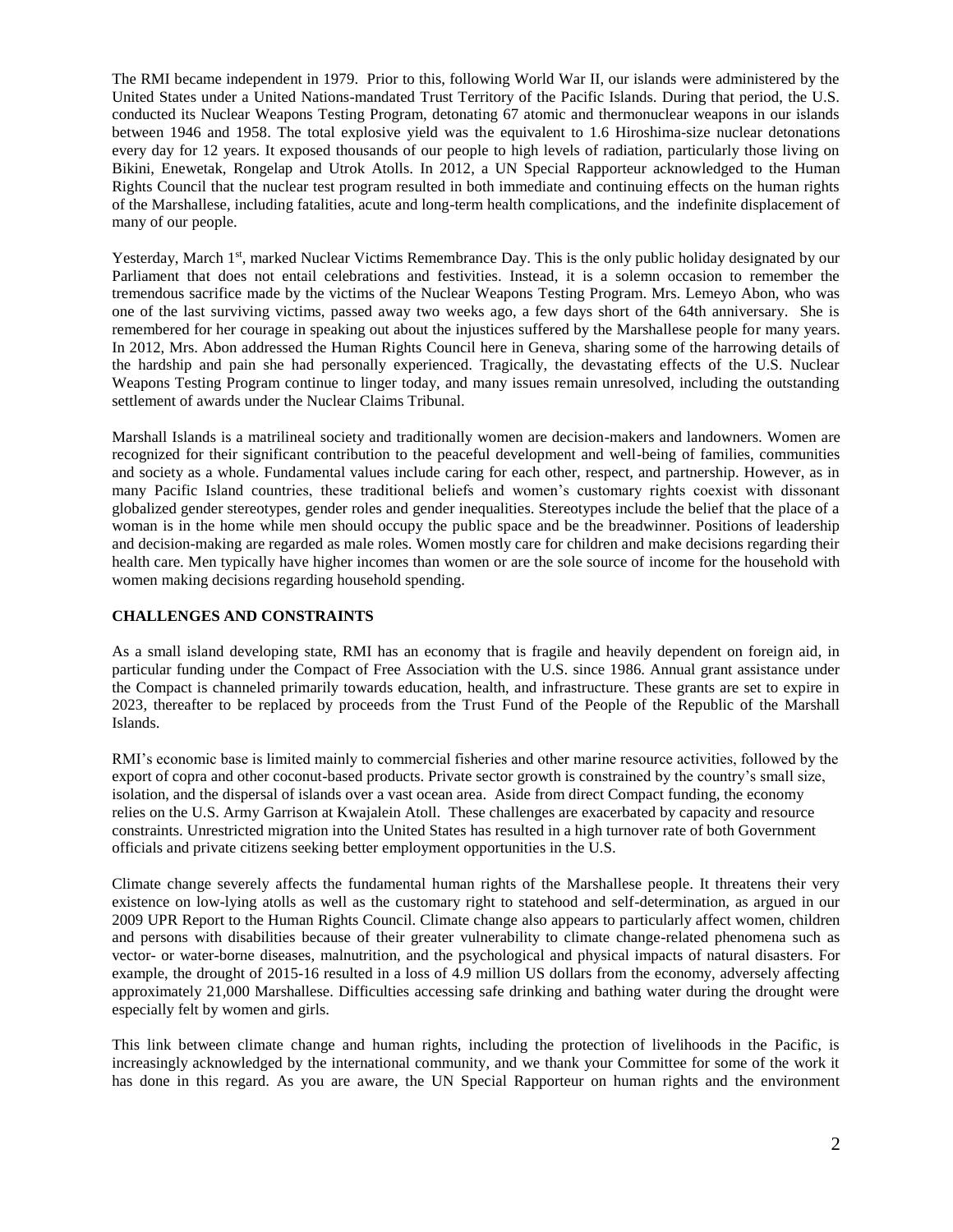emphasized "the human rights obligations relating to the enjoyment of a safe, clean, health and sustainable environment" in his 2016 report.

# **IMPLEMENTATION PROGRESS**

Madam Chair, in regards to our Constitutional and Legislative Framework, the RMI is committed to the principles of non-discrimination and gender equality that are highlighted in the CEDAW. We recognize our obligations as a state party, and are committed to improving the situation of women and girls. We will continue to strive towards progressive compliance with CEDAW.

RMI's *Constitution* recognizes the right of all persons to equality under the law and prohibits discrimination based on multiple grounds including sex. In 2017, the adoption of temporary special measures in the form of electoral quotas for women in our Parliament and the inclusion of sexual orientation as a ground for non-discrimination were both proposed as amendments to the *Constitution*. However, both proposals were unfortunately defeated during the 2017 Constitutional Convention.

Since acceding to CEDAW in 2006, the following legislation has been enacted by our Parliament*.*

- *1) Domestic Violence Prevention and Protection Act, 2011;*
- *2) Criminal Code 2011;*
- *3) Marshall Islands Public School System Act, 2013;*
- *4) Child Rights Protection Act, 2015;*
- *5) Human Rights Committee Act, 2015;*
- *6) Rights of Persons with Disabilities Act, 2015;*
- *7) Youth Service Corps Act, 2016;*
- *8) Birth, Deaths and Marriages Registration (Amendment) Act 2016; and*
- *9) Prohibition of Trafficking in Persons Act, 2017.*

These legislations clearly shows the progress the RMI has made in terms of adopting laws and policies towards progressive compliance with CEDAW. The *Criminal Code 2011*, for example, removed the exemption of marital rape from prosecution. The *Domestic Violence Prevention and Protection Act, 2011* (DVPPA) criminalizes domestic violence, establishes a no-drop policy, and provides for restitution to victims. The *Prohibition of Trafficking in Persons Act, 2017* strengthens the legal framework for dealing with trafficking, including sex trafficking of girls and women. It creates various offences in trafficking and applies stiffer penalties than previously applied.

At the request of our Government, UNESCAP and Pacific Islands Forum Secretariat will undertake this review and assist with drafting CEDAW compliant legislation, as they have similarly done in relation to the Convention on the Rights of Persons with Disabilities. Amongst other things, the CEDAW review will address the concerns raised in the List of Issues including the lack of a definition of discrimination against women in line with Article 1 (Issue 1), the absence of any laws relating to gender data collection (Issue 3), the lack of temporary special measures (Issue 5), the leniency of penalties in the DVPPA compared to the Criminal Code (Issue 42), and the need for more genderinclusive disaster risk management legislation (Issue 19).

Following the legislative review, the Government plans to have a new standalone anti-discriminatory Bill ready for submission to our Parliament by early 2019.

#### **RMI's Engagement with Other Human Rights Mechanisms**

RMI has ratified the *UN Convention on the Rights of the Child* (1993) and acceded to the *Convention on the Rights of Persons with Disabilities* (2015). In 2011, we extended a standing invitation to the UN Special Procedures, which led to a visit by the Special Rapporteur on the implications for human rights if the environmentally sound management and disposal of hazardous substances and waste.

We are pleased to report also that our Parliament has approved RMI's accession to:

- 1. The UN Convention against Torture and Other Cruel, Inhuman or Degrading Treatment or Punishment;
- 2. The International Covenant on Economic, Social and Cultural Rights; and
- 3. The International Covenant on Civil and Political Rights.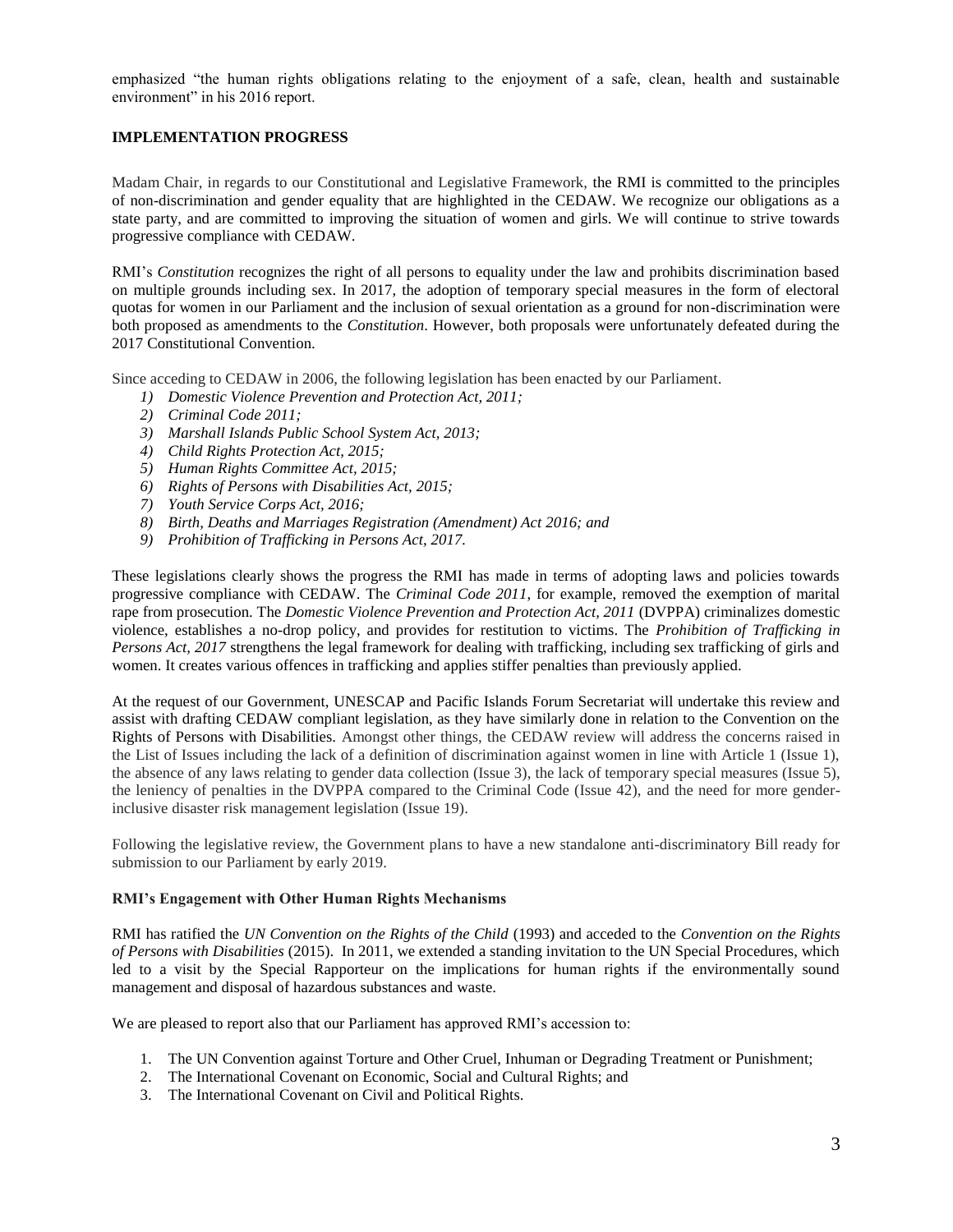The Ministry of Foreign Affairs and Trade has already transmitted Instruments of Accession to the UN Secretary-General.

In addition, the proposed accession of *ILO Convention 182* (Worst Forms of Child Labor) is currently before our Parliament, and it is expected that accession resolutions will be similarly considered for the Optional Protocols to CEDAW, CRC and CRPD following approval by Cabinet in the next couple of months.

The RMI intends to accede to the remaining core human rights treaties and protocols. However, with our limited capacity and resources, we have to be mindful of the responsibilities and obligations that come with ratification or accession, in particular with respect to domestication, implementation, monitoring and reporting. The formal establishment of the Human Rights Committee in 2015 signaled our intention to move this process forward in a more organized and efficient manner.

Finally, this is perhaps an opportune time to mention that the Marshall Islands recently concluded its constructive dialogue with the CRC Committee last month. The Concluding Observations provided by the Committee will be another mechanism for improving the rights of girls in the RMI.

#### **Institutional arrangements and policy frameworks for gender equality**

While RMI does not have a National Human Rights Institute (NHRI) or a formal National Mechanism on reporting and follow-up (NMRF), the Human Rights Committee is a multi-stakeholder committee with a broad mandate to promote the human rights of the Marshallese people. This includes providing advice to the Government and supporting the development of human rights policy and legislation; monitoring human rights implementation; preparing reports to UPR and UN Treaty Bodies; and investigating complaints of human rights violations. Proposal 18 to create an Ombudsman's Office in the RMI was approved by the Constitutional Convention and is with the Parliament for referendum.

The Gender and Development Office in the Ministry of Culture and Internal Affairs is responsible for RMI's National Gender Mainstreaming Policy. The priority areas of the Policy are: strengthening capacity across Government to integrate gender equality into Government services and programs; eliminating gender-based violence and protecting and caring for survivors; and improving women's economic/leadership empowerment. The Policy identifies vulnerable groups of women including those living in the outer islands (rural areas) and those with disabilities.

As of December 2017, the Gender and Development Office has increased from two to five employees. Yet, there are still insufficient human and financial resources available to promote gender equality and the empowerment of women and girls. Development partners provide capacity strengthening, funding for positions and technical support.

#### **Education and Health Sector initiatives**

Marshallese girls enjoy access to education on a fairly equal basis with boys at all levels, and this is reinforced by a constitutional right to education as well as the compulsory and free public-school system established under the *Marshall Islands Public School System Act 2013*. The Public School System recently reviewed its gender and social inclusion policy to include Human Rights, Gender and Nuclear issues in its school curriculum. A Family Health Education curriculum will be implemented this coming school year, Fall 2018. Public School System regulations allows for pregnant students to remain in school as long as their attendance and studies are not adversely affected. However, this is not applied in private schools, an issue that has been noted by the National Board of Education. The Board is currently considering the best way to enforce an inclusive policy throughout all private schools.

Childbearing starts early and is nearly universal among Marshallese women. Fertility rates have declined from 8.7 (1964) but remain high at an average of 4.1 births for each woman of reproductive age, and our teenage pregnancy rate is one of the highest in the Pacific, with 49 births for every 1,000 women aged 15-19 years in 2016. The high teenage pregnancy rate represents an urgent and ongoing challenge for RMI. The development of a Prevention of Adolescent Pregnancy (PAP) Strategy is the product of collective efforts and commitment, and recognizes the need for rights-based, action oriented strategic plan.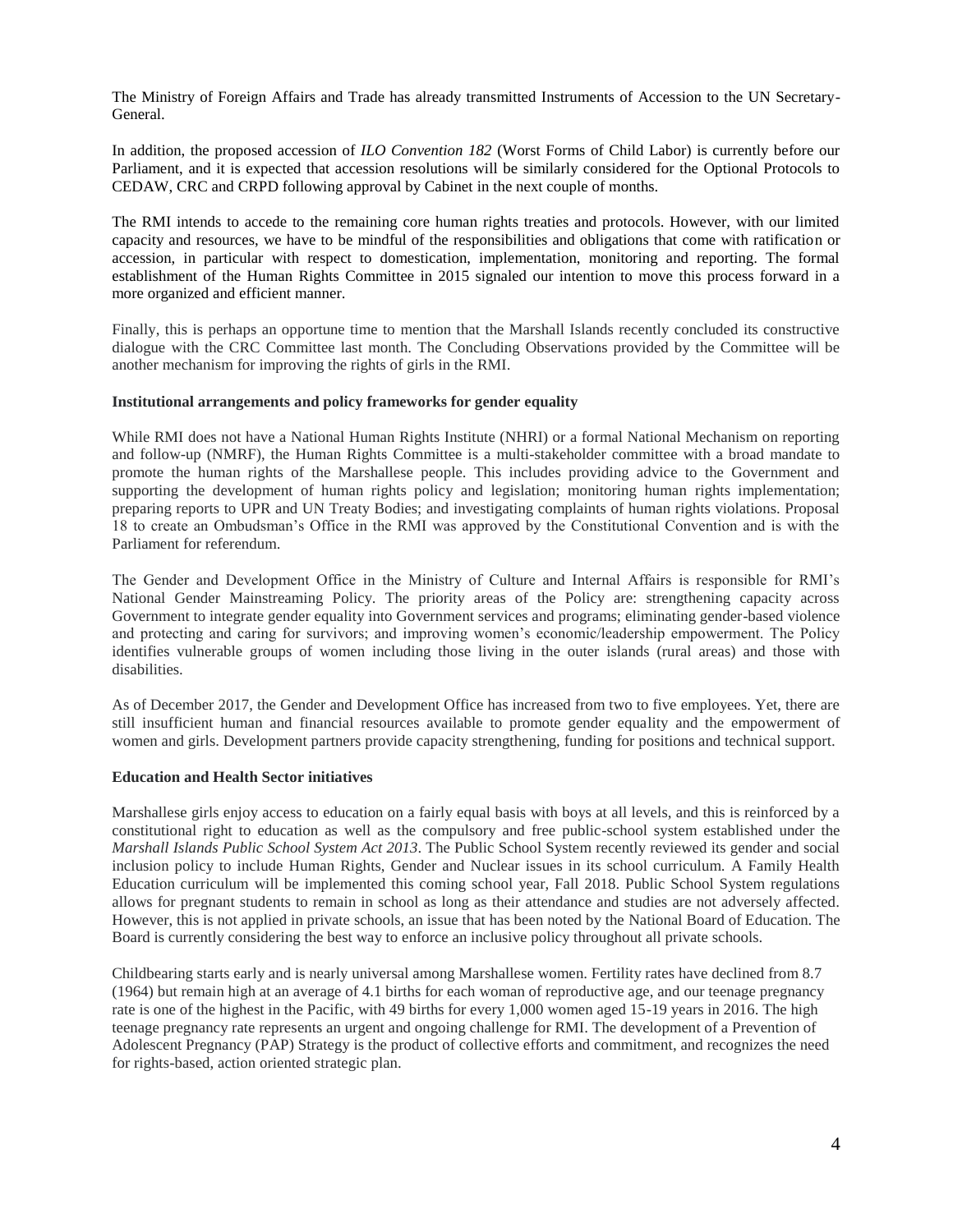Violence against women and girls is alarmingly high, with 51% of women experiencing intimate partner physical and/or sexual violence in their lifetime and 18% of women currently experiencing physical and/or sexual violence. Two out of every three women are survivors of physical and/or sexual violence by an intimate partner or another person in their lifetime. Attitudes towards domestic violence perpetuate the prevalence of domestic violence, with 85% of women agreeing that it is justified for a man to "discipline" a woman under certain circumstances (FHSS 2012).

Since the *Domestic Violence Prevention and Protection Act 2011* came into force, 48 applications for protection orders have been made to the courts. Of these, 25 were granted, 1 is pending and the rest were either dismissed by the courts or withdrawn by complainants. With the assistance of SPC RRRT, training has been provided to judges presiding over gender-based violence cases, including domestic violence, and a Domestic Violence Protocol or Standard of Care for Health Care Providers has been developed in partnership with WUTMI. Implementation of the *Domestic Violence Prevention and Protection Act 2011* has been assisted by a UN Trust Fund grant called the Aenemon Project which allotted 145,100.00 USD to the Gender and Development Office for dissemination across RMI ministries, agencies and NGOs for Domestic Violence awareness, prevention, and protection activities.

### **Data collection**

The Ministry of Culture and Internal Affairs has taken steps to improve gender statistics, notably championing the 2012 Family Health and Safety Study. In collaboration with SPC Social Development Program, the Ministry of Culture and Internal Affairs also collects data annually on women's formal sector employment, education, health, gender-based violence and women in decision making to report on progress towards gender equality. It is expected that the above-mentioned CEDAW legislative review will propose legislative provisions to ensure the collection and use of gender disaggregated statistics.

# **Employment**

In 2011, 26% of adult women were working for pay or profit compared with 48% of adult men. However, between 2005 and 2015, women's formal sector employment increased by 13%, double that of men (6% increase). The increase was much greater in the public sector, where women's employment rose by 33% compared to 18% in the private sector. There are approximately 1,350 women working in the private sector and about 950 women work in the public sector compared with 2,650 men working in the private sector and 1,500 working in the public sector (2015).

A Bill is presently with the Parliament to provide for minimum conditions of employment. It includes provisions for non-discrimination of women in the workplace, equal pay for equal work, hours set aside for nursing children, maternity leave of at least one month, and specific conditions regarding the employment of children.

# **Government Partnerships**

As mentioned earlier, the advancement of human rights requires the involvement of all actors. Consequently, the RMI Government consistently partners with non-governmental organizations, namely the Women United Together Marshall Islands (WUTMI) and Youth-to-Youth-in-Health. With limited capacity and resources, a large number of Government officials often have to juggle many tasks or committee seats. In these circumstances, having a strong partnership with WUTMI and Youth-to-Youth-in-Health is especially beneficial in filling gaps and addressing issues that the Government is not yet equipped to handle. This relationship also extends to development partners such as the Pacific Community and the Pacific Regional Office of the UN Office of the High Commission on Human Rights.

# **LOOKING AHEAD**

Before I conclude, and to facilitate our constructive dialogue today, Madame Chair, allow me to quickly summarize some of the key challenges we are preparing to address going forward.

Agenda 2020: Framework for Progress is Her Excellency President Hilda Heine's roadmap for reform and social development. This calls for a comprehensive review of laws including those related to human rights and development. We will make every effort to strengthen the alignment of our laws with international human rights standards.